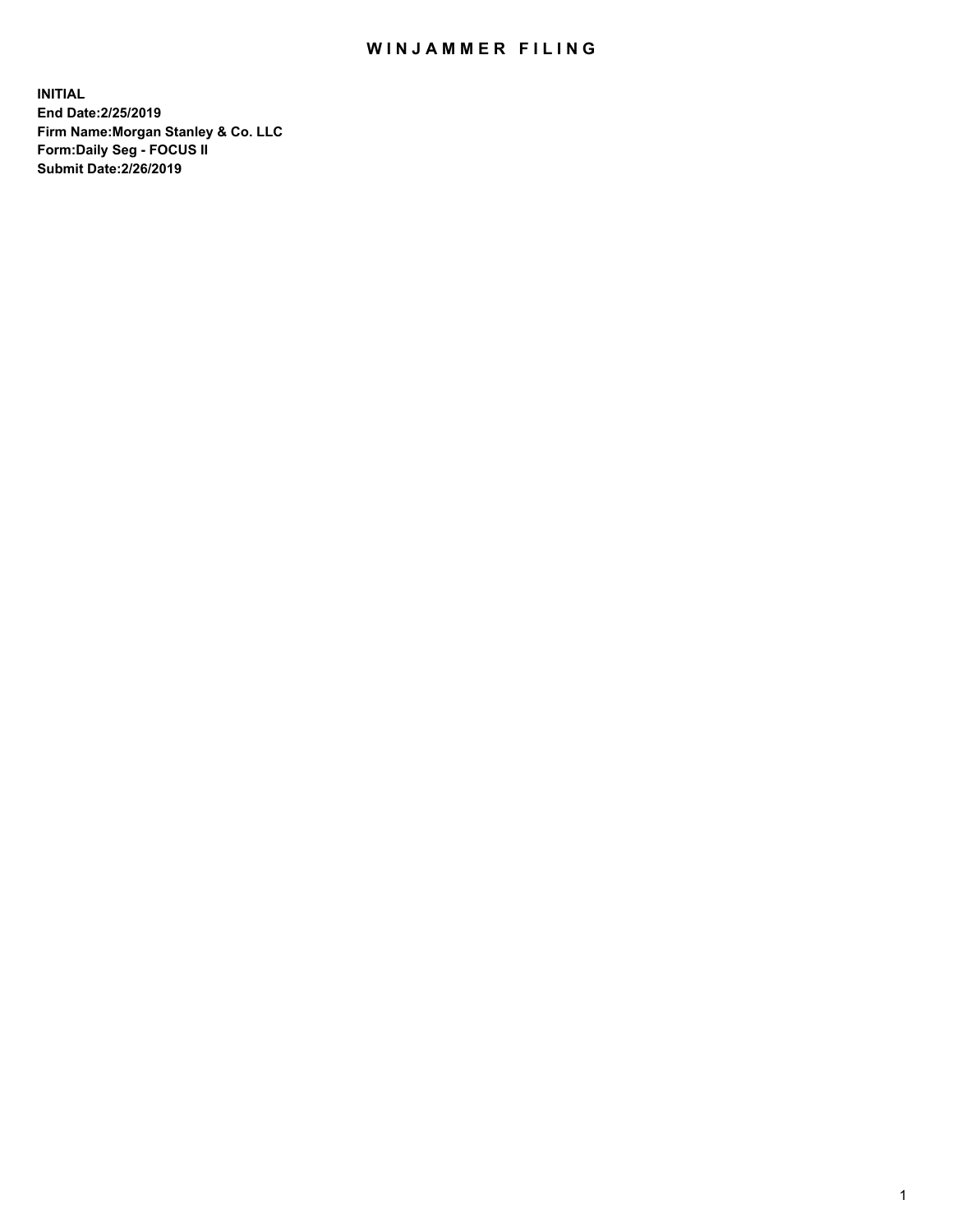**INITIAL End Date:2/25/2019 Firm Name:Morgan Stanley & Co. LLC Form:Daily Seg - FOCUS II Submit Date:2/26/2019 Daily Segregation - Cover Page**

| Name of Company                                                                   | Morgan Stanley & Co. LLC     |
|-----------------------------------------------------------------------------------|------------------------------|
| <b>Contact Name</b>                                                               | <b>Ikram Shah</b>            |
| <b>Contact Phone Number</b>                                                       | 212-276-0963                 |
| <b>Contact Email Address</b>                                                      | Ikram.shah@morganstanley.com |
| FCM's Customer Segregated Funds Residual Interest Target (choose one):            |                              |
| a. Minimum dollar amount: ; or                                                    | 235,000,000                  |
| b. Minimum percentage of customer segregated funds required:% ; or                | <u>0</u>                     |
| c. Dollar amount range between: and; or                                           | <u>0 0</u>                   |
| d. Percentage range of customer segregated funds required between: % and %.       | 00                           |
| FCM's Customer Secured Amount Funds Residual Interest Target (choose one):        |                              |
| a. Minimum dollar amount: ; or                                                    | 140,000,000                  |
| b. Minimum percentage of customer secured funds required:%; or                    | <u>0</u>                     |
| c. Dollar amount range between: and; or                                           | 0 <sub>0</sub>               |
| d. Percentage range of customer secured funds required between:% and%.            | 0 <sub>0</sub>               |
| FCM's Cleared Swaps Customer Collateral Residual Interest Target (choose one):    |                              |
| a. Minimum dollar amount: ; or                                                    | 92,000,000                   |
| b. Minimum percentage of cleared swaps customer collateral required:% ; or        | <u>0</u>                     |
| c. Dollar amount range between: and; or                                           | 0 Q                          |
| d. Percentage range of cleared swaps customer collateral required between:% and%. | 00                           |

Attach supporting documents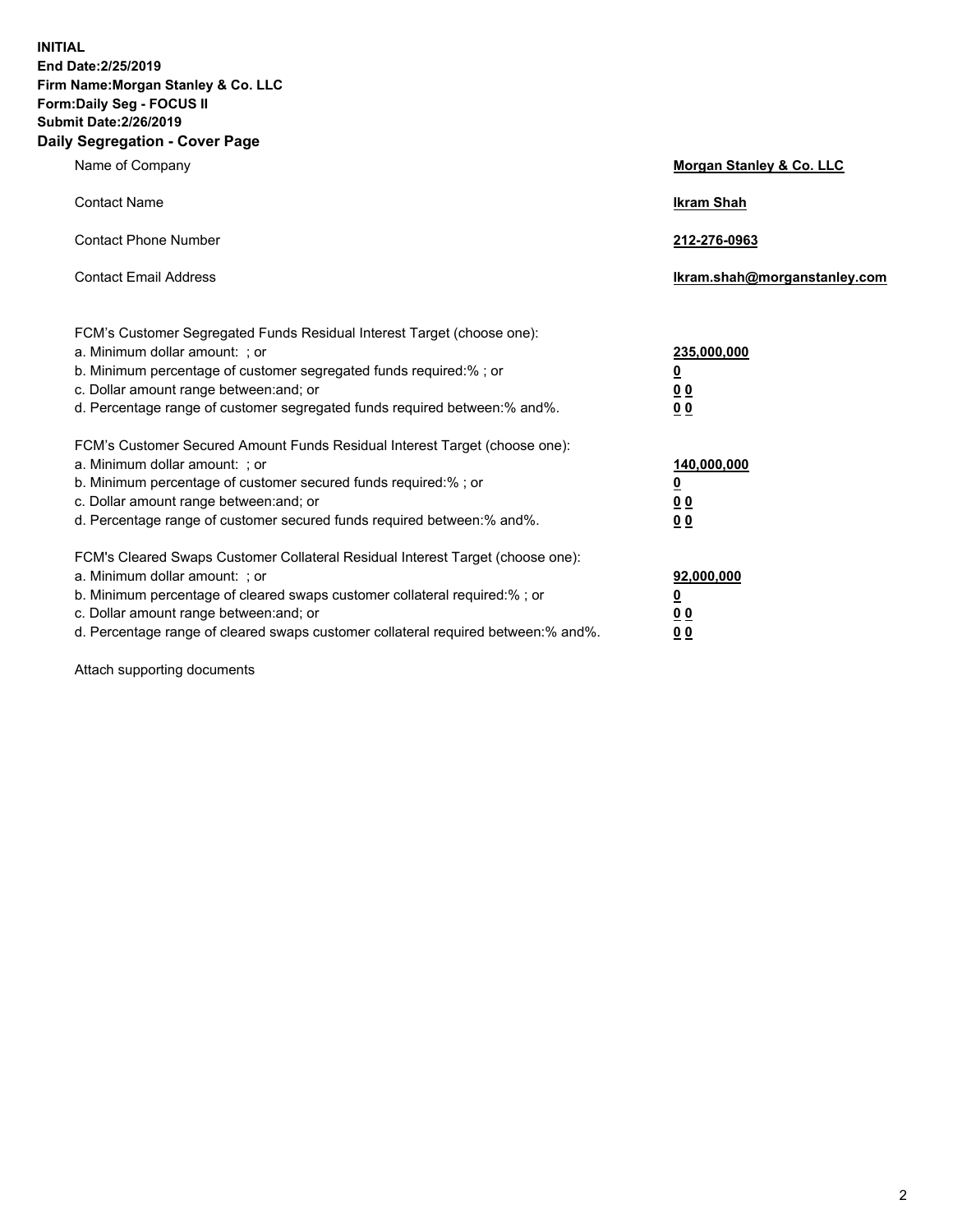## **INITIAL End Date:2/25/2019 Firm Name:Morgan Stanley & Co. LLC Form:Daily Seg - FOCUS II Submit Date:2/26/2019**

## **Daily Segregation - Secured Amounts**

Foreign Futures and Foreign Options Secured Amounts Amount required to be set aside pursuant to law, rule or regulation of a foreign government or a rule of a self-regulatory organization authorized thereunder 1. Net ledger balance - Foreign Futures and Foreign Option Trading - All Customers A. Cash **2,787,257,002** [7315] B. Securities (at market) **2,050,406,056** [7317] 2. Net unrealized profit (loss) in open futures contracts traded on a foreign board of trade **338,071,764** [7325] 3. Exchange traded options a. Market value of open option contracts purchased on a foreign board of trade **12,181,717** [7335] b. Market value of open contracts granted (sold) on a foreign board of trade **-9,406,092** [7337] 4. Net equity (deficit) (add lines 1. 2. and 3.) **5,178,510,447** [7345] 5. Account liquidating to a deficit and account with a debit balances - gross amount **21,053,035** [7351] Less: amount offset by customer owned securities **-20,122,447** [7352] **930,588** [7354] 6. Amount required to be set aside as the secured amount - Net Liquidating Equity Method (add lines 4 and 5) 7. Greater of amount required to be set aside pursuant to foreign jurisdiction (above) or line 6. FUNDS DEPOSITED IN SEPARATE REGULATION 30.7 ACCOUNTS 1. Cash in banks A. Banks located in the United States **275,162,299** [7500] B. Other banks qualified under Regulation 30.7 **1,171,273,408** [7520] **1,446,435,707** 2. Securities A. In safekeeping with banks located in the United States **93,178,839** [7540] B. In safekeeping with other banks qualified under Regulation 30.7 **0** [7560] **93,178,839** [7570] 3. Equities with registered futures commission merchants A. Cash **6,424,473** [7580] B. Securities **0** [7590] C. Unrealized gain (loss) on open futures contracts **2,627,584** [7600] D. Value of long option contracts **0** [7610] E. Value of short option contracts **0** [7615] **9,052,057** [7620] 4. Amounts held by clearing organizations of foreign boards of trade A. Cash **0** [7640] B. Securities **0** [7650] C. Amount due to (from) clearing organization - daily variation **0** [7660] D. Value of long option contracts **0** [7670] E. Value of short option contracts **0** [7675] **0** [7680] 5. Amounts held by members of foreign boards of trade A. Cash **1,527,120,240** [7700] B. Securities **1,957,227,218** [7710] C. Unrealized gain (loss) on open futures contracts **335,444,180** [7720] D. Value of long option contracts **12,181,717** [7730] E. Value of short option contracts **-9,406,092** [7735] **3,822,567,263** 6. Amounts with other depositories designated by a foreign board of trade **0** [7760] 7. Segregated funds on hand **0** [7765] 8. Total funds in separate section 30.7 accounts **5,371,233,866** [7770] 9. Excess (deficiency) Set Aside for Secured Amount (subtract line 7 Secured Statement Page 1 from Line 8)

- 10. Management Target Amount for Excess funds in separate section 30.7 accounts **140,000,000** [7780]
- 11. Excess (deficiency) funds in separate 30.7 accounts over (under) Management Target **51,792,831** [7785]

**0** [7305]

**5,179,441,035** [7355]

## **5,179,441,035** [7360]

[7530]

[7740] **191,792,831** [7380]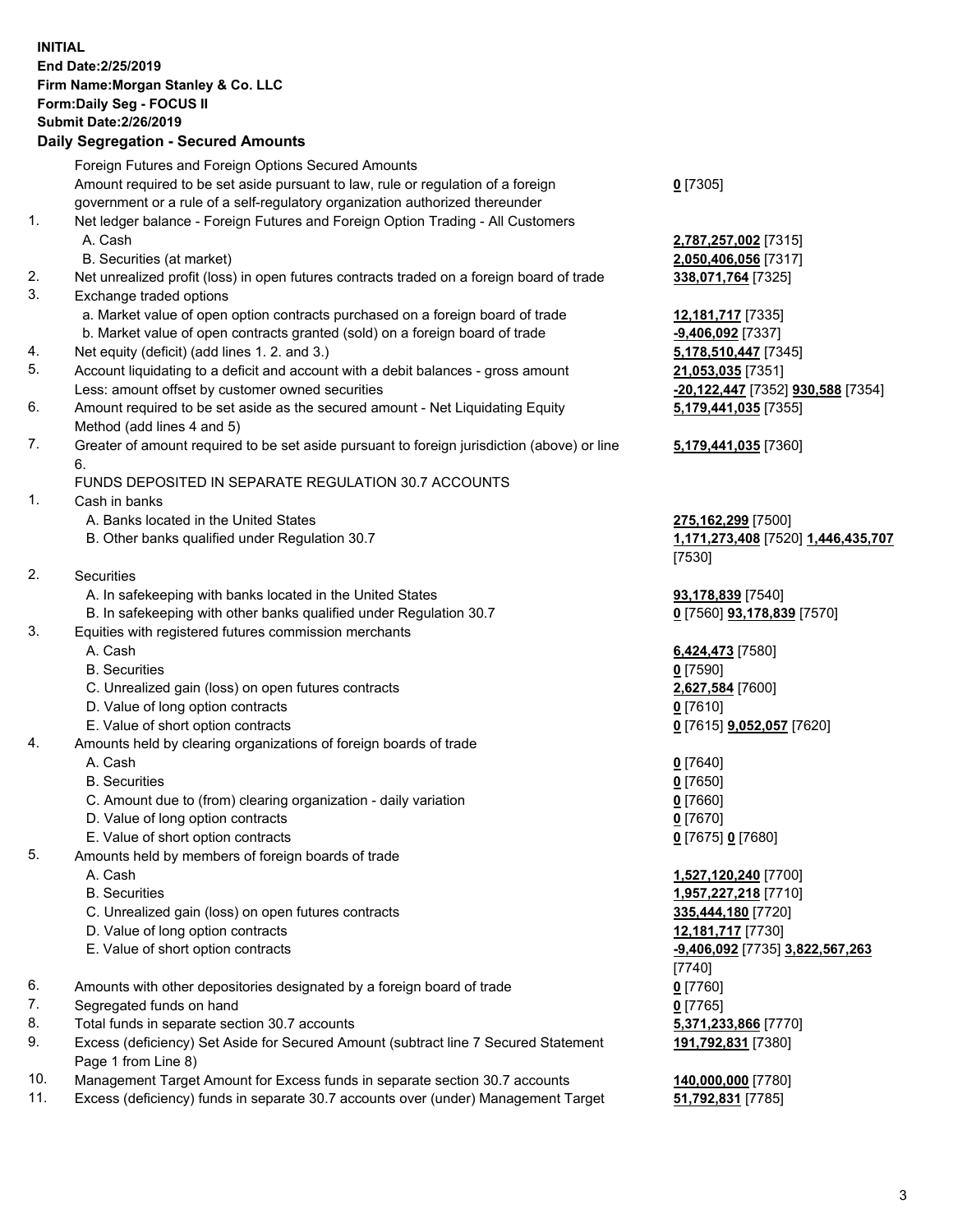**INITIAL End Date:2/25/2019 Firm Name:Morgan Stanley & Co. LLC Form:Daily Seg - FOCUS II Submit Date:2/26/2019 Daily Segregation - Segregation Statement** SEGREGATION REQUIREMENTS(Section 4d(2) of the CEAct) 1. Net ledger balance A. Cash **7,254,448,540** [7010] B. Securities (at market) **6,242,077,753** [7020] 2. Net unrealized profit (loss) in open futures contracts traded on a contract market **3,037,321,316** [7030] 3. Exchange traded options A. Add market value of open option contracts purchased on a contract market **253,349,477** [7032] B. Deduct market value of open option contracts granted (sold) on a contract market **-215,950,384** [7033] 4. Net equity (deficit) (add lines 1, 2 and 3) **16,571,246,702** [7040] 5. Accounts liquidating to a deficit and accounts with debit balances - gross amount **301,107,653** [7045] Less: amount offset by customer securities **-295,573,986** [7047] **5,533,667** [7050] 6. Amount required to be segregated (add lines 4 and 5) **16,576,780,369** [7060] FUNDS IN SEGREGATED ACCOUNTS 7. Deposited in segregated funds bank accounts A. Cash **4,260,245,914** [7070] B. Securities representing investments of customers' funds (at market) **0** [7080] C. Securities held for particular customers or option customers in lieu of cash (at market) **446,562,286** [7090] 8. Margins on deposit with derivatives clearing organizations of contract markets A. Cash **6,263,700,119** [7100] B. Securities representing investments of customers' funds (at market) **0** [7110] C. Securities held for particular customers or option customers in lieu of cash (at market) **5,795,515,467** [7120] 9. Net settlement from (to) derivatives clearing organizations of contract markets **52,172,269** [7130] 10. Exchange traded options A. Value of open long option contracts **253,349,477** [7132] B. Value of open short option contracts **-215,950,384** [7133] 11. Net equities with other FCMs A. Net liquidating equity **9,037,864** [7140] B. Securities representing investments of customers' funds (at market) **0** [7160] C. Securities held for particular customers or option customers in lieu of cash (at market) **0** [7170] 12. Segregated funds on hand **0** [7150] 13. Total amount in segregation (add lines 7 through 12) **16,864,633,012** [7180] 14. Excess (deficiency) funds in segregation (subtract line 6 from line 13) **287,852,643** [7190]

- 15. Management Target Amount for Excess funds in segregation **235,000,000** [7194]
- 16. Excess (deficiency) funds in segregation over (under) Management Target Amount Excess

**52,852,643** [7198]